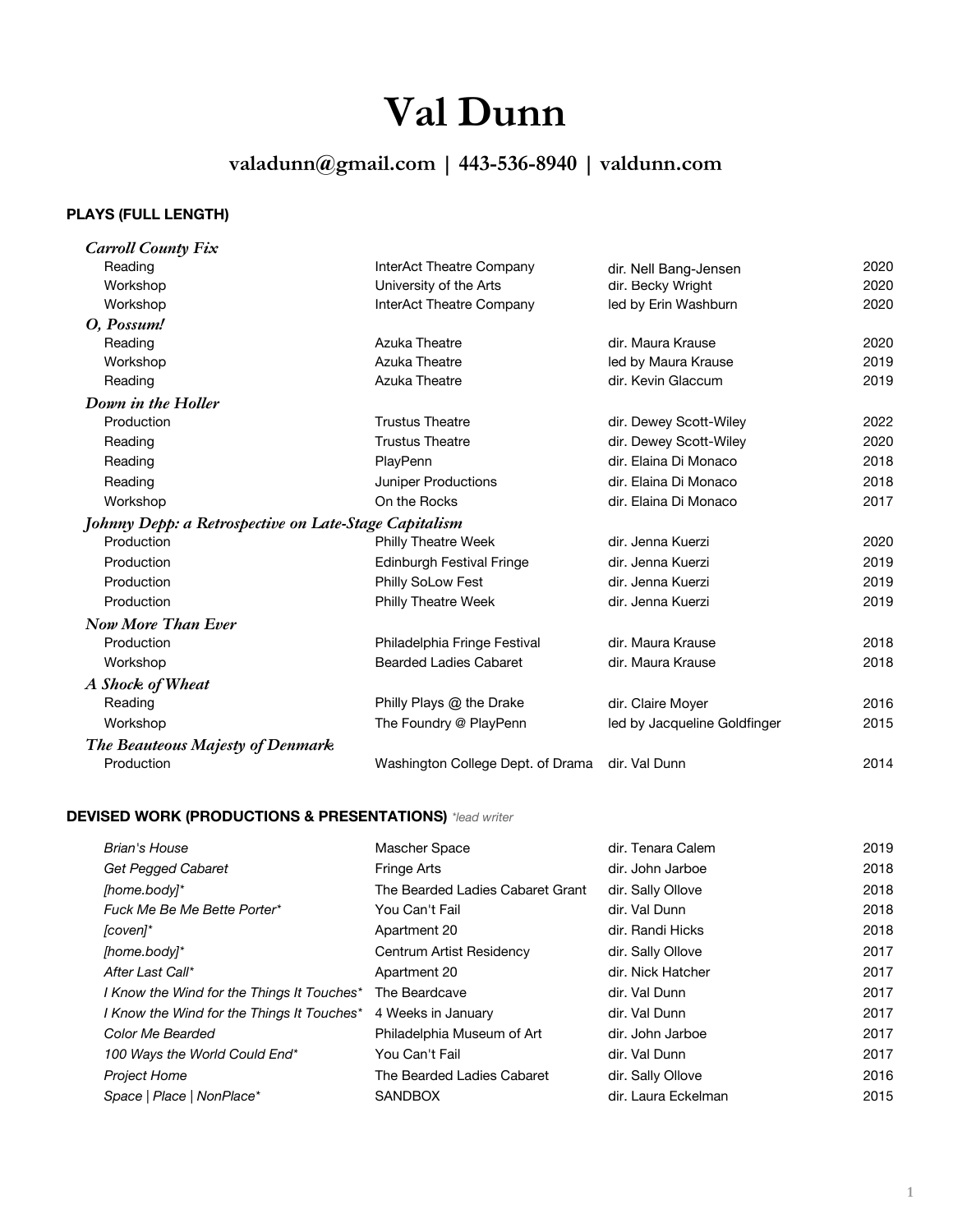#### **AWARDS & FELLOWSHIPS**

| When Women Lost the Vote                   | Commission      | Museum of the American Revolution   | 2020    |
|--------------------------------------------|-----------------|-------------------------------------|---------|
| <b>Trustus Playwrights Festival</b>        | Winner          | <b>Trustus Theatre</b>              | 2020    |
| Jane Chambers Award                        | Runner-Up       | Assoc. for Theatre in Higher Ed.    | 2020    |
| Bay Area Playwrights Festival              | <b>Finalist</b> | <b>Playwrights Foundation</b>       | 2020    |
| Core Playwrights                           | Member          | <b>InterAct Theatre Company</b>     | 2019-20 |
| <b>SW Border Campout</b>                   | Resident        | Signal Fire                         | 2019    |
| <b>New Pages</b>                           | Member          | Azuka Theatre                       | 2018-20 |
| <b>Follicle Grant</b>                      | Recipient       | The Bearded Ladies Cabaret          | 2018    |
| <b>Bay Area Playwrights Festival</b>       | Semi-Finalist   | <b>Playwrights Foundation</b>       | 2017    |
| Centrum Artist Residency                   | Resident        | Centrum Arts                        | 2017    |
| Core Company                               | Apprentice      | The Orchard Project                 | 2016    |
| <b>Writers on the Rocks</b>                | Member          | On the Rocks                        | 2015-19 |
| The Foundry                                | Member          | PlayPenn                            | 2015-18 |
| <b>Student/Faculty Collaborative Grant</b> | Recipient       | <b>SANDBOX</b>                      | 2015    |
| Sophie Kerr Prize in Literature            | Finalist        | Rose O'Neill Literary House         | 2015    |
| The Stewart Award for Drama                | Winner          | Washington College Dept. of Drama   | 2015    |
| <b>Hildenbrand Memorial Medal</b>          | Winner          | Washington College Dept. of English | 2015    |
| Lit House Genre Prize                      | Winner          | Rose O'Neill Literary House         | 2015    |
| The Jude and Miriam Pfister Poetry Prize   | Winner          | Rose O'Neill Literary House         | 2015    |
| Artistic Apprenticeship                    | Apprentice      | The Bearded Ladies Cabaret          | 2014    |
| The Mary Martin Award for Drama            | Winner          | Washington College Dept. of Drama   | 2014    |
|                                            |                 |                                     |         |

#### **ASSISTANT DIRECTING**

| Hir                    | Simpatico Theatre                                  | Dir. Jarrod Markman   | 2017 |
|------------------------|----------------------------------------------------|-----------------------|------|
| Local Girls            | Azuka Theatre                                      | Dir. Allison Heishman | 2016 |
| <b>Mommie Queerest</b> | The Bearded Ladies Cabaret                         | Dir. John Jarboe      | 2016 |
| Arcadia                | Washington College Dept. of Drama Dir. Brendon Fox |                       | 2014 |

## **DRAMATURGY & TEACHING**

| A Period of Animate Existence | Script & Dramaturgy Coordinator | Pig Iron           | 2017 |
|-------------------------------|---------------------------------|--------------------|------|
| Thirst                        | Dramaturg                       | <b>PlavPenn</b>    | 2017 |
| All the World's a Campaign    | Asst. Dramaturg                 | Michele Volansky   | 2016 |
| Plays 2001-2011               | <b>Guest Educator</b>           | Washington College | 2015 |
| The Recovery Project          | Asst. Dramaturg                 | America in Play    | 2014 |

#### **STAGE & PRODUCTION MANAGEMENT**

| Marlene and the Machine           | Asst. Stage Manager              | The Bearded Ladies Cabaret | 2017 |
|-----------------------------------|----------------------------------|----------------------------|------|
| Peaceable Kingdom                 | Production Asst.                 | Orbiter 3                  | 2017 |
| Bortle 8                          | Stage Manager                    | <b>Tiny Dynamite</b>       | 2016 |
| God's Ear                         | Stage Manager                    | University of the Arts     | 2016 |
| <b>Bearded Barnes</b>             | Stage Manager/Production Manager | The Bearded Ladies Cabaret | 2015 |
| <b>Bitter Homes &amp; Gardens</b> | Stage Manager                    | The Bearded Ladies Cabaret | 2015 |
| Andy a Popera (Stage 3)           | Asst. Stage Manager              | Opera Philadelphia         | 2015 |
| Andy a Popera (Stage 2)           | Asst. Stage Manager              | The Bearded Ladies Cabaret | 2014 |
| <b>Bastille Day</b>               | Asst. Stage Manager              | The Bearded Ladies Cabaret | 2014 |
|                                   |                                  |                            |      |